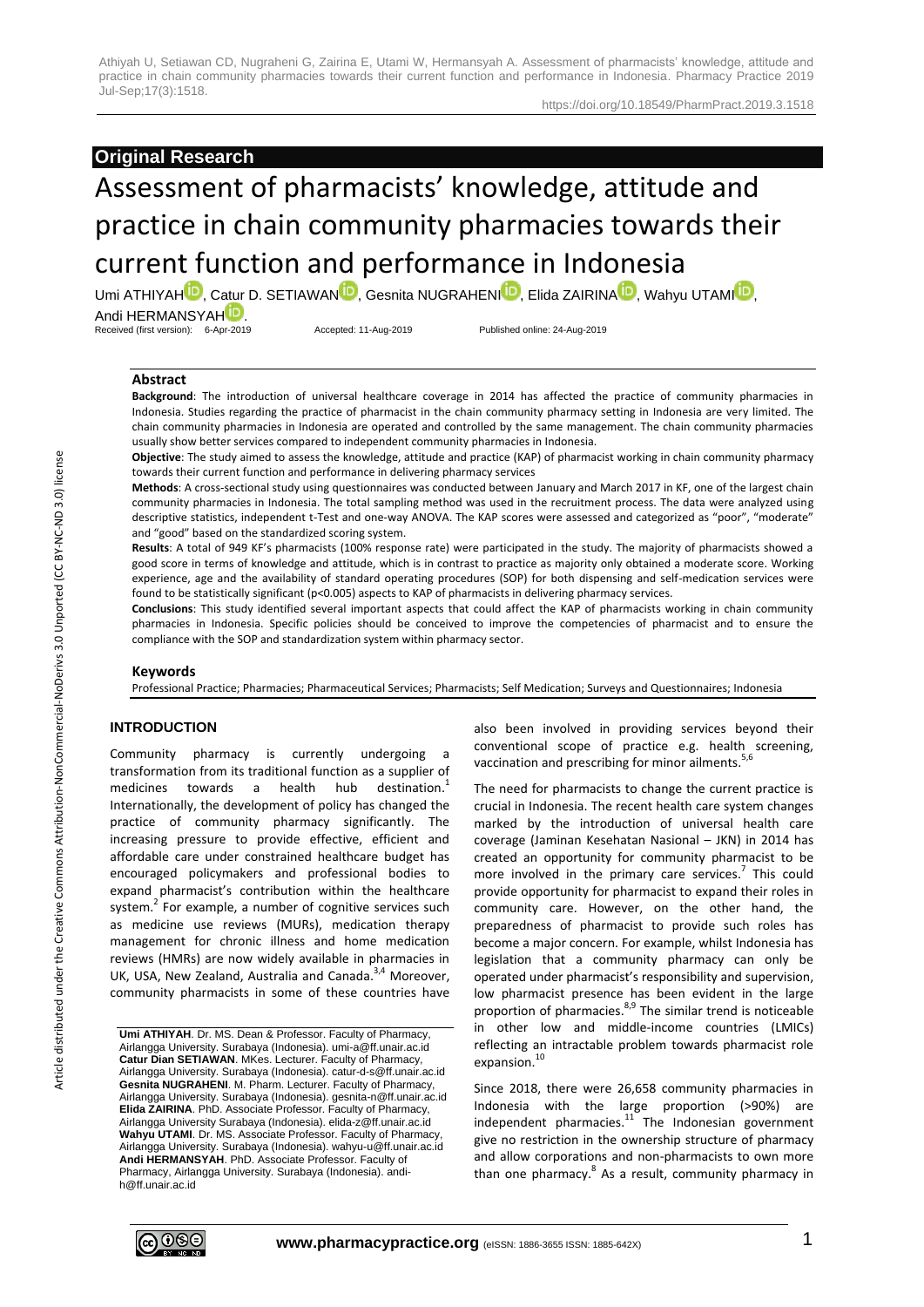Athiyah U, Setiawan CD, Nugraheni G, Zairina E, Utami W, Hermansyah A. Assessment of pharmacists' knowledge, attitude and practice in chain community pharmacies towards their current function and performance in Indonesia. Pharmacy Practice 2019 Jul-Sep;17(3):1518. https://doi.org/10.18549/PharmPract.2019.3.1518

Indonesia ranges from small independent community pharmacies to a large network of chain community pharmacies, most of which are operated in private sectors. Whilst independent pharmacy is generally owned by individual or group of individuals, the chain community pharmacy model can be classified into three main categories. The first category is chain pharmacy operated under centralized management structures. This means the local pharmacy branches must firmly follow the policy and management system as regulated by the main company for running the business including in logistic and staffing. KF, Century and Guardian are some examples of chain pharmacies operated under this model.<sup>12</sup> The second category is chain pharmacy operated under franchise system. This type of pharmacy allows local branches to selfregulated and use brand identity for the pharmacy operation (e.g. K-24 pharmacy).<sup>12</sup> The last category is buying groups pharmacy. While the first two pharmacy models are operated under organized chain system and use a unified business name, the buying groups are formed by a number of individual pharmacies to collectively increase their purchasing power, thus obtaining cheaper prices than they would possibly do individually. Apart from purchasing purposes, this type of pharmacy is independently operated by the owner.<sup>12</sup>

Community pharmacy in Indonesia has been known as the primary source for public to obtain medicines and pharmacy services.<sup>13</sup> While the majority of pharmacies focused on the supply function of medicines and retail services, there is a small proportion provided extended services such as early detection and health management services as an adjunct to dispensing model.<sup>14</sup> Typically, pharmacies providing such services are operating under chain model pharmacy. This is not surprising as these pharmacies generally have at least one pharmacist in duty to organize and supervise pharmacy operation.<sup>15</sup> Arguably, this has made such pharmacies are in greater position to maximize opportunity within the universal health care era.<sup>7</sup>

The evidence in other LMICs demonstrated that pharmacist working in chain pharmacies had a better understanding and attitude towards pharmaceutical care and provided more advanced services as compared to their colleagues working in individual pharmacies.<sup>16</sup> Nevertheless, there is a paucity of research investigating the performance of pharmacists working in chain community pharmacies in Indonesia. The corporatization of pharmacy in Indonesia on one hand has become a consolidated effort to provide better access and larger economics scale in the increased of competition and dynamic changes within pharmacy and healthcare sectors.<sup>17</sup> However, on the other hand, the forces of corporatization have been found to challenge the autonomy and professional rigor of pharmacists leading to moral dilemmas experienced by pharmacist regarding their professional roles.<sup>18,19</sup> Evidence has shown that the performances of independent pharmacies in Indonesia were below the minimum standards, however there were no evidence that the chain community or franchise model pharmacies gave the same results.<sup>20</sup> Therefore, this study aimed to assess the knowledge, attitude and practice of pharmacist working in chain community pharmacy towards their current function and performance in delivering pharmacy services.

### **METHODS**

#### **Study design and setting**

A cross-sectional study was conducted between January and March 2017 using a self-developed and pre-validated questionnaire to assess the knowledge, attitude and practice (KAP) of chain community pharmacist working in KF, one of the largest chain pharmacy networks in Indonesia. All pharmacists signed the consent form and willing to participate were included in this study. The exclusion criteria included pharmacists who did not complete the survey responses.

#### **Study instrument**

The questionnaire was developed from the literatures regarding the pharmacists' work experiences and attitude towards pharmaceutical care services in Indonesia, also based on the discussion among research team and feedback from KF managerial members.<sup>21,22</sup> The questionnaire was developed in Indonesian language and it was consisted of five sections. Section one comprised four questions about the demographic profile including gender, age, educational level and years of working in KF. Section two (11 questions) inquiring about the pharmacy characteristics including the average number of patients, the availability of Standard Operating Procedure (SOP) and the number of workforces in pharmacy (pharmacists and non-pharmacists). Section 3, 4 and 5 focusing on Knowledge (24 questions), Attitude (34 questions) and Practice (26 questions), respectively.

Questions pertaining to KAP included concept of pharmaceutical care, services evaluation, patient expectation, understanding and compliance regarding drug therapy. A correct answer for each item of knowledge was given a score of 1, while wrong and unsure answer were marked as 0 (zero). The Likert scales were adopted in the section of attitude (four scales ranging from strongly agree to strongly disagree) and practice (four scales ranging from always to never), respectively. Highest score (4 points) reflected the most positive option and the lowest score (1 point) reflected the most negative option. The maximum score from each KAP aspect was used to rank the level of knowledge, attitude and practice, respectively. Subsequent analysis was conducted to classify the score as "poor" (low score), "moderate" (medium score) and "good" (high score). For example, if the respondent answered all questions correctly in Knowledge aspect, 24 scoring points were given. The total of 24 points were divided into three categories in which 0-8 points attributed to poor, 9-16 points attributed to moderate and 17-24 points attributed to good knowledge.

The representatives of the Faculty and KF examined and approved the face and content validity of the questionnaire. The questionnaire was then piloted to ten KF's pharmacists resulted in minor changes on the wording and questionnaire lay-out. The Internal consistency of the modified questionnaire was measured using Cronbach

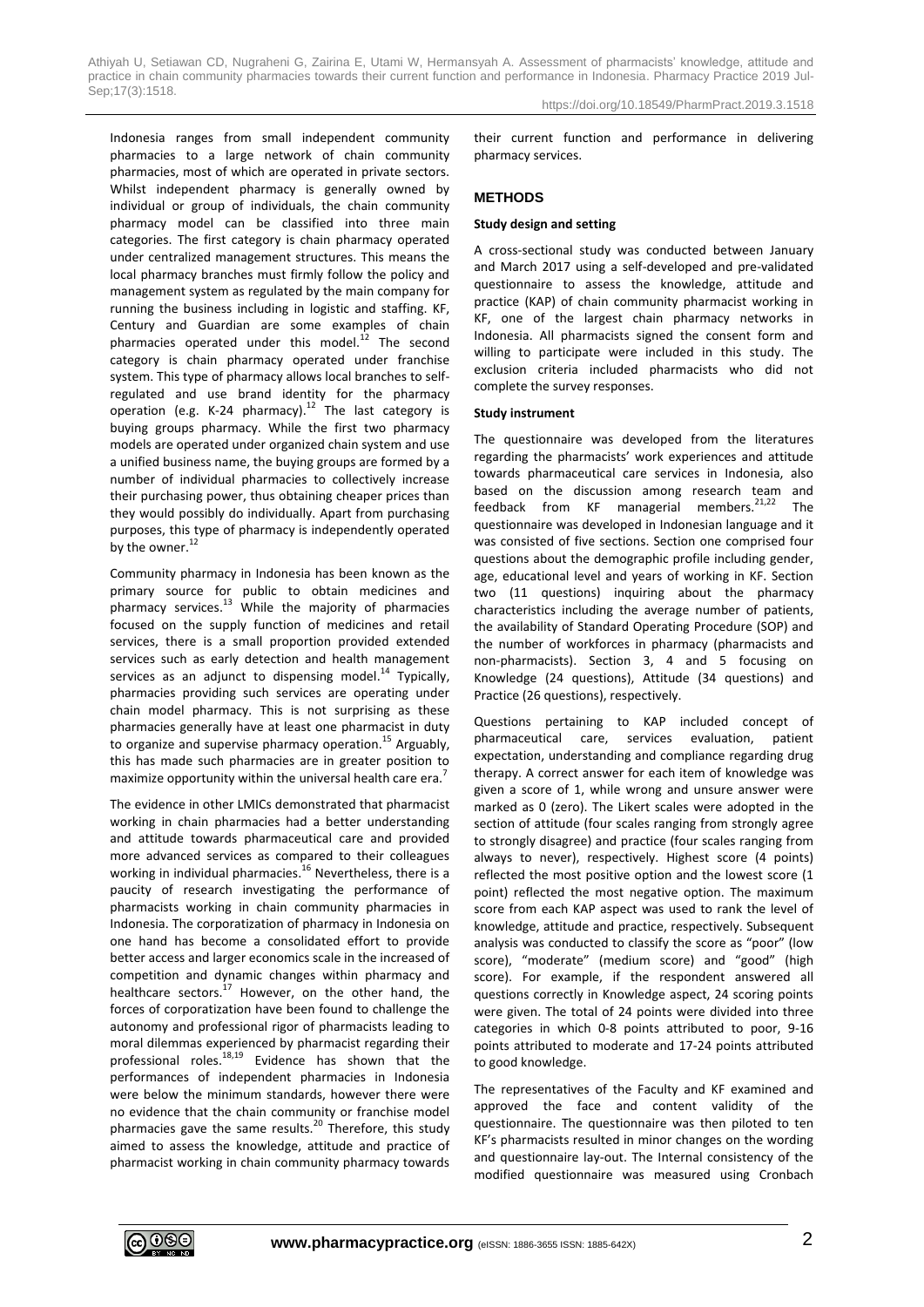Athiyah U, Setiawan CD, Nugraheni G, Zairina E, Utami W, Hermansyah A. Assessment of pharmacists' knowledge, attitude and practice in chain community pharmacies towards their current function and performance in Indonesia. Pharmacy Practice 2019 Jul-Sep;17(3):1518. https://doi.org/10.18549/PharmPract.2019.3.1518

| Table 1. Characteristics of participants (N=949) |            |  |  |  |  |  |
|--------------------------------------------------|------------|--|--|--|--|--|
| <b>Characteristics</b>                           | n (%)      |  |  |  |  |  |
| Gender                                           |            |  |  |  |  |  |
| Male                                             | 390 (41.1) |  |  |  |  |  |
| Female                                           | 559 (58.9) |  |  |  |  |  |
| Age group (years)                                |            |  |  |  |  |  |
| $30$                                             | 694 (73.2) |  |  |  |  |  |
| $31 - 40$                                        | 172 (18.1) |  |  |  |  |  |
| 41-50                                            | 58 (6.1)   |  |  |  |  |  |
| > 50                                             | 25 (2.6)   |  |  |  |  |  |
| <b>Educational level</b>                         |            |  |  |  |  |  |
| Undergraduate + Pharmacist                       | 915 (96.4) |  |  |  |  |  |
| Master + Pharmacist                              | 33(3.5)    |  |  |  |  |  |
| Doctor + Pharmacist                              | 1(0.1)     |  |  |  |  |  |
| Working experience in KF (years)                 |            |  |  |  |  |  |
| $\leq 5$                                         | 728 (76.7) |  |  |  |  |  |
| $5 - 10$                                         | 111 (11.7) |  |  |  |  |  |
| $11 - 15$                                        | 49 (5.2)   |  |  |  |  |  |
| 61 (6.4)<br>>15                                  |            |  |  |  |  |  |

Alpha resulting coefficient 0.724 reflecting good internal consistency of the questionnaire (>0.70). Ethics approval was not deemed necessary as the study was part of internal audit to observe performance of pharmacists and pharmacy. <sup>23</sup> However, each participant was required to provide signed consent prior to fill the questionnaire. In addition, participants received information about the nature of the study and procedure for completing the questionnaire.

#### **Participants and data analysis**

The study used a total sampling method to recruit all community pharmacists (n=949) working in 825 KF pharmacy outlets throughout the country (34 provinces). The questionnaire was distributed to each pharmacist through KF system in which the research team was provided access to collect the results. The data were analyzed using SPSS v22. The categorical variables were presented as frequencies and percentages while the continuous variables were reported as mean and standard deviation (SD). Independent t-Test and one-way ANOVA were used to compare means between KAP groups with pvalue <0.05 was considered to be statistically significant. To address the objective of this study, five variables were analyzed as indicator for pharmacists' performance in delivering services with respect to their KAP, namely working experience, age, educational level and the availability of SOP for both dispensing and self-medication services. These variables were selected as they were intrinsic factors that contribute to the performance of individual pharmacist in delivering the service.<sup>24</sup>

#### **RESULTS**

A total of 949 pharmacists returned the questionnaire resulting in 100% response rate. The majority of participants are female. Most of the participants are novice pharmacists with aged less than 30 years old with working experience in KF less than 5 years. Characteristics of the respondent are provided in Table 1.

The majority of pharmacies served less than 20 patients with prescriptions each day (Table 2). In contrast, the provision of self-medication was relatively high with 20-100 patients were treated as self-medication per day. As a Table 2. Characteristics of KF pharmacies (N=949) **Characteristics n (%)** The average number of patients with prescriptions per day  $< 20$  462 (48.7) 20-50 278 (29.3)  $51-100$  140 (14.8)<br>> 100 69 (7.2) 69 (7.2) The availability of SOP for dispensing prescribed medicines Available 855 (91) Not available 94 (9) The average number of patients for self-medication per day  $< 20$  80 (8.4) 20-50 348 (36.7) 51-100 339 (35.7) > 100 182 (19.2) The availability of SOP for self-medication services Available 811 (85) Not available 138 (15) The average number of patients purchasing medical devices with prescriptions per day  $< 20$  867 (91.4) 20-50 63 (6.6) 51-100 11 (1.2)  $> 100$  8 (0.8) The number of pharmacists in each pharmacy 1 813 (85.6) 2 113 (11.9) 3 12 (1.3) 4 6 (0.6)  $5 \mid 3(0.3)$  $> 5$  2 (0.2) The number of pharmacy assistants in each pharmacy 1 247 (26) 2 406 (42.8) 3 118 (12.4) 4 97 (10.2) 5 38 (4)  $> 5$  43 (4.5) The number of other pharmacy staffs (non-pharmacists and nonpharmacy assistants) 1 819 (86.3)  $\begin{array}{c|c} 2 & 87 & (9.2) \\ 3 & 23 & (2.4) \end{array}$ 3 23 (2.4) 4 8 (0.8) 5 3 (0.3)  $5$  9 (0.9) SOP = Standard operating procedure

corporate chain pharmacy network, the availability of SOP for services is highly important. Although all pharmacies were expected to have SOP for delivering their services as required by the legislation, there was small yet significant proportion which deviated from such policy, both SOP for dispensing services (9%) and SOP for self-medication services (15%), respectively.<sup>25</sup>

It was not surprising that majority of participants had good knowledge and attitude about their function and services they provided in pharmacy. However, the overall score for practice reflected a contradiction to this notion. The majority of participants only had moderate practice with relatively high proportion scored poor practice (15%). Table 3 shows the distribution of score for KAP and frequency of participant with particular level of KAP.

Table 4 displays the comparison between KAP and selected variables. Three statistically significant differences (p<0.05) were found namely (1) between attitude-practice and working experience, (2) between attitude-practice and age,

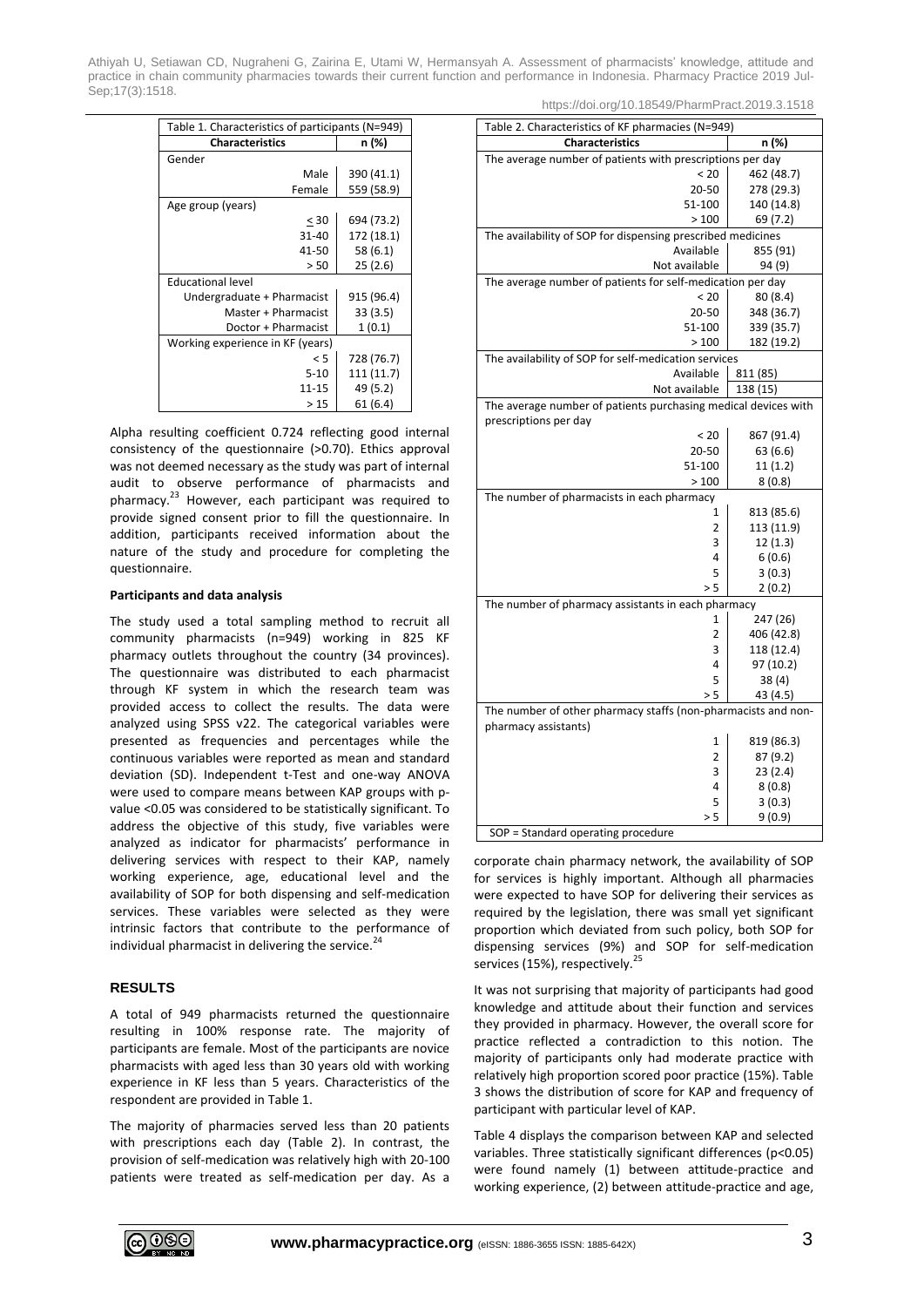Athiyah U, Setiawan CD, Nugraheni G, Zairina E, Utami W, Hermansyah A. Assessment of pharmacists' knowledge, attitude and practice in chain community pharmacies towards their current function and performance in Indonesia. Pharmacy Practice 2019 Jul-Sep;17(3):1518.

|  |  | https://doi.org/10.18549/PharmPract.2019.3.1518 |  |  |
|--|--|-------------------------------------------------|--|--|
|--|--|-------------------------------------------------|--|--|

| Table 3. Distribution of KAP score and frequency of participant with particular level of knowledge, attitudes and practice. |                |                |                |  |  |  |  |
|-----------------------------------------------------------------------------------------------------------------------------|----------------|----------------|----------------|--|--|--|--|
|                                                                                                                             | Mean (SD)      | <b>Minimum</b> | <b>Maximum</b> |  |  |  |  |
| Total knowledge score                                                                                                       | 22.73 (1.77)   | 14             | 24             |  |  |  |  |
| Total attitude score                                                                                                        | 119.99 (11.98) | 89             | 136            |  |  |  |  |
| Total practice score                                                                                                        | 85.75 (12.29)  | 47             | 104            |  |  |  |  |
|                                                                                                                             | Poor           | Moderate       | Good           |  |  |  |  |
| Number of participants with particular level of knowledge. n(%)                                                             |                | 7(0.7)         | 942 (99.3)     |  |  |  |  |
| Number of participants with particular level of attitude. n(%)                                                              |                | 92(9.7)        | 857 (90.3)     |  |  |  |  |
| Number of participants with particular level of practice. n(%)                                                              | 146 (15.4)     | 803 (84.6)     |                |  |  |  |  |

and (3) between knowledge-attitude-practice and availability of SOP both for dispensing and self-medication services. There was no significant difference in terms of educational level with the KAP score.

With respect to working experience, it was found that pharmacists who worked for 5-10 years in KF had the lowest score for attitude and practice. Pharmacist aged of 31-40 had the lowest level of attitude, while the age above 50 years had the lowest score of practice. Moreover, pharmacies which did not have SOP resulted in the lowest score in three elements of KAP.

### **DISCUSSION**

This study aimed to assess KAP of pharmacists working in Indonesian chain community pharmacy towards their function and performance in delivering pharmacy services. There were three main findings which should be part of concerns both for pharmacists as a profession and pharmacy stakeholders particularly the owners/managers of pharmacies in Indonesia. Firstly, it was observed that pharmacists who already worked for 5 to 10 years showed the lowest score in terms of attitude and practice. While this study was unable to explore the factors behind such result, pharmacists' burnout, job stress and dissatisfaction to work were reported to moderately increase in the later stage of work.<sup>26</sup> The escalating pharmaceutical demand and dynamic changes in pharmacy practice have contributed to the increase of pharmacists' workload and requirement for more interpersonal interaction with the patients.<sup>27</sup> A number of literatures mentioned that individuals who already worked for 10 years in particular setting tend to experience exhaustion and burnout feeling from their works.<sup>28-30</sup> Specific to KF, the low volumes of prescription in contrast to high volumes of self-medication consultations to some extent may have put pharmacist under constant pressure of conflict of interest affecting their professionalism. It is true that pharmacist can play unique role in self-medication for instance by facilitating<br>individuals for appropriate self-sare or medication.<sup>31</sup> individuals for appropriate self-care or medication. However, in environment where commercial-consumerism influences inflict with personal-professional decision like in pharmacy, such practice can be problematic. Several studies highlighted the lack of pharmacist ability to consistently and appropriately facilitate self-medication which may lead to adverse reaction and public risk e.g. drug resistance.<sup>32,33</sup> Such situation is without a doubt affecting pharmacists' behavior in delivering services which may become greater concern in the future if it goes unrecognized and untreated. This study implied that pharmacists are in a need of professional practice development to update, refresh and maintain their professional roles and competence. Such attempt may take in a number of forms ranging from an individual training and continuing education to a collective practice building such as teamwork exercise.

| Table 4. The comparisons between KAP and selected variables                |              |           |            |                      |          |                          |                        |         |            |                        |
|----------------------------------------------------------------------------|--------------|-----------|------------|----------------------|----------|--------------------------|------------------------|---------|------------|------------------------|
|                                                                            | N            | Knowledge |            | <b>Attitude</b>      |          |                          | Practice               |         |            |                        |
| Variable                                                                   |              | Mean      | Std. Error | Sig.                 | Mean     | Std. Error               | Sig.                   | Mean    | Std. Error | Sig.                   |
| Working experience in KF (years)*                                          |              |           |            |                      |          |                          |                        |         |            |                        |
| < 5                                                                        | 728          | 22.780    | 0.063      | 0.336                | 120.0618 | 0.438                    | $0.005+$               | 86.520  | 0.441      | $0.015^{+}$            |
| $5 - 10$                                                                   | 111          | 22.522    | 0.192      |                      | 116.3604 | 1.229                    |                        | 81.657  | 1.227      |                        |
| $11 - 15$                                                                  | 49           | 22.551    | 0.331      |                      | 121.7551 | 1.666                    |                        | 83.612  | 1.829      |                        |
| $>15$                                                                      | 61           | 22.721    | 0.195      |                      | 124.4262 | 1.343                    |                        | 85.852  | 1.760      |                        |
| Age (years)*                                                               |              |           |            |                      |          |                          |                        |         |            |                        |
| $\leq 30$                                                                  | 694          | 22.796    | 0.063      | 0.336                | 119.956  | 0.450                    | $0.005+$               | 86.448  | 0.455      | $0.015^{+}$            |
| 31-40                                                                      | 172          | 22.564    | 0.154      |                      | 118.546  | 0.973                    |                        | 83.337  | 0.959      |                        |
| 41-50                                                                      | 58           | 22.620    | 0.240      |                      | 125.034  | 1.262                    |                        | 85.982  | 1.671      |                        |
| > 50                                                                       | 25           | 22.440    | 0.416      |                      | 119.400  | 2.509                    |                        | 82.760  | 2.990      |                        |
| Educational level*                                                         |              |           |            |                      |          |                          |                        |         |            |                        |
| Undergraduate + pharmacist                                                 | 915          | 22.732    | 0.058      | 0.772                | 119.875  | 0.396                    | 0.229                  | 85.617  | 0.403      | 0.119                  |
| Master + pharmacist                                                        | 33           | 22.757    | 0.261      |                      | 123.060  | 2.077                    |                        | 89.212  | 2.492      |                        |
| Doctor + pharmacist**                                                      | $\mathbf{1}$ | 24.000    |            |                      | 130.000  | $\overline{\phantom{a}}$ |                        | 101.000 |            |                        |
| The availability of SOP for dispensing prescribed medicines**              |              |           |            |                      |          |                          |                        |         |            |                        |
| Available                                                                  | 855          | 22,773    | 0.060      | $0.043^{+}$          | 120.366  | 0.406                    | $0.004+$               | 86.349  | 0.414      | $< 0.001$ <sup>+</sup> |
| Not Available                                                              | 94           | 22,383    | 0.190      |                      | 116.638  | 1.286                    |                        | 80.383  | 1.312      |                        |
| The availability of SOP for self-medication services**                     |              |           |            |                      |          |                          |                        |         |            |                        |
| Available                                                                  | 811          | 22,812    | 0.061      | $0.001$ <sup>+</sup> | 120.607  | 0.416                    | $< 0.001$ <sup>+</sup> | 86.612  | 0.422      | $< 0.001$ <sup>+</sup> |
| Not Available                                                              | 138          | 22,275    | 0.159      |                      | 116.4058 | 1.029                    |                        | 80.739  | 1.070      |                        |
| *Using one-way ANOVA to compare means between three or more groups         |              |           |            |                      |          |                          |                        |         |            |                        |
| **Using Independent t Test to compare means between two independent groups |              |           |            |                      |          |                          |                        |         |            |                        |

+ Statistically significant (*p*<0.05)

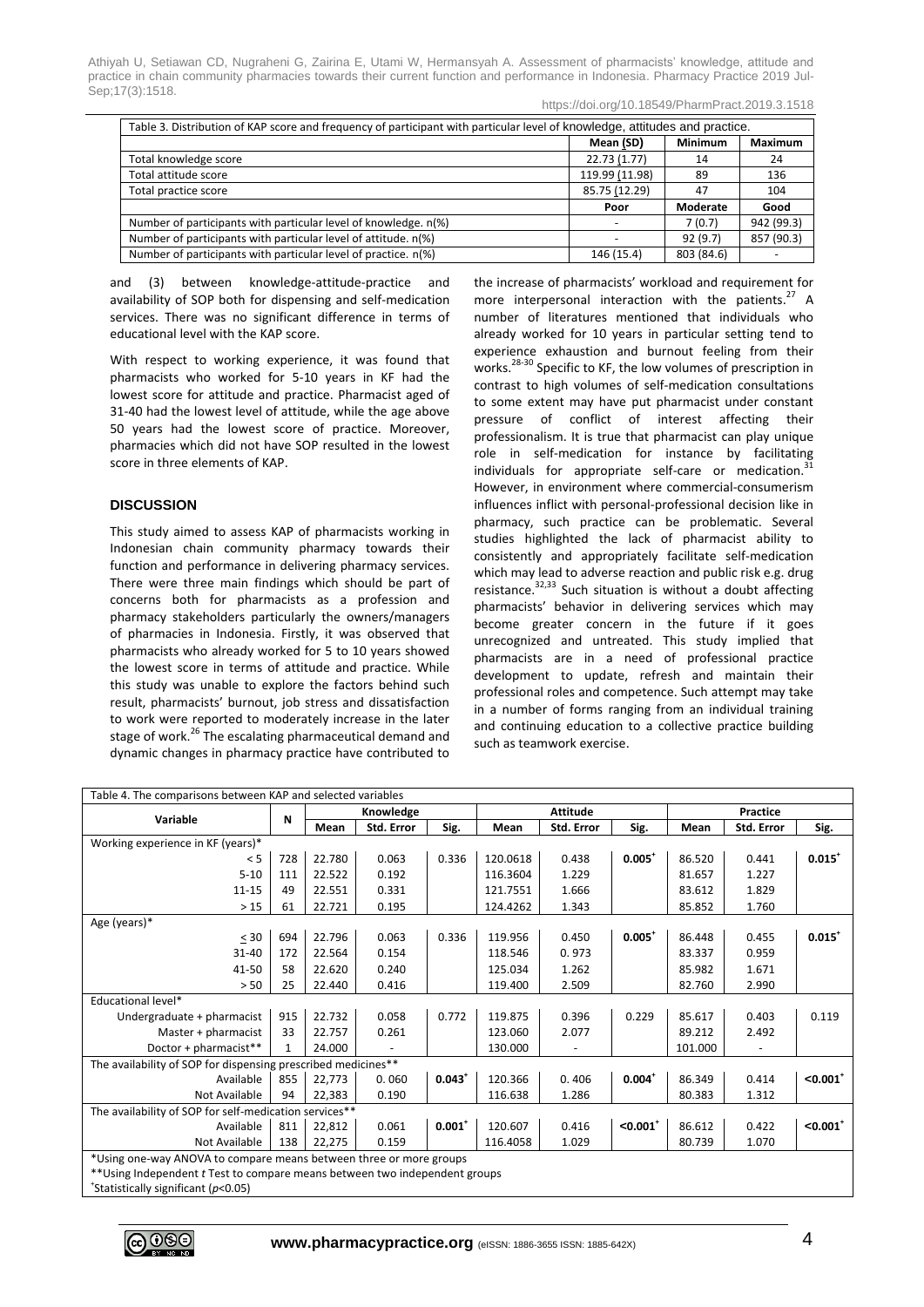Athiyah U, Setiawan CD, Nugraheni G, Zairina E, Utami W, Hermansyah A. Assessment of pharmacists' knowledge, attitude and practice in chain community pharmacies towards their current function and performance in Indonesia. Pharmacy Practice 2019 Jul-Sep;17(3):1518.

https://doi.org/10.18549/PharmPract.2019.3.1518

Secondly, age of pharmacists influences the attitude and practice in delivering care regardless their knowledge and educational level. Pharmacists in KF were found to have overall good knowledge and understanding about their function and performance in services. This is perhaps due to the fact that they have pursued adequate educational program and acquired basic and essential knowledge to become a pharmacist. Additionally, the corporate system in KF may have forged this knowledge through capacity building program.<sup>34</sup> However, pharmacists who fall into particular group of age had the lowest score for attitude (31-40 years old) and practice (>50 years old) which becomes a fact that should not be ignored by KF. It is not surprising that pharmacists in the late career or pension age may experience a diminished performance and function. Several studies have indicated that pharmacists who have been in the profession for 30 years may intend to leave the profession.<sup>35,36</sup> What might be greater concern is that early career person, 31-40 years as reflected in this study, also experienced a decreasing attitude towards their practice. This may a warranty to examine developmental process between career and life stage especially in KF. A study by Magola *et al*. indicated that early-career pharmacist was challenged with the same routine and responsibilities in the pharmacy as late-career pharmacist.<sup>37</sup> This may influence the transition of novice practitioners into practice and having negative implications for patient care. Pharmacists in this group of age are likely to find certain things – desire, expectation and motivation to deserve more – in work which are translated in their attitudes and intentions.<sup>38</sup> The ability to identify and response to such condition can be a winning program for a pharmacy particularly KF. What is perhaps interesting is the finding that pharmacist aged 41-50 years showed better overall KAP results as compared to the early and late career pharmacist. In terms of career management, this study argued that mid-career professionals may have developed resilience and adaptability, both intellectually and personally in viewing their career.<sup>39</sup> A number of studies underlined that mid-career level professionals have strong commitment and endorsement for learning, increasing autonomy and supporting others.<sup>40-42</sup> The key challenge, however, is to maximize such adaptive behavior to help pharmacists realize their career aspirations and hone their full potential constructively.

Thirdly, the availability of SOP significantly influenced the KAP of pharmacists. This study revealed that pharmacies that were not equipped with SOP for services proved to have the lowest level of three element of pharmacists' KAP. WHO and FIP have underlined the importance of having<br>SOP as stap by stap guidance for good pharmacy practice.<sup>43</sup> SOP as step-by-step guidance for good pharmacy practice. The findings in England and Wales showed that the availability of SOP has helped pharmacist in applying procedures to their everyday work. This is particularly the case for novice pharmacists which were relied on SOP as a guide to practice.<sup>44</sup> In Indonesia, pharmacies are required to have a number of SOP from the procurement, storage of medicines, dispensing and services to elimination of expired medicines.<sup>25</sup> This study adds to this notion that the availability of SOP can be an indicator for good pharmacy practice and therefore it is essential for the government and pharmacy stakeholders to ensure that SOP for service is available in every pharmacy. Learning from KF, a top down approach can be one way to encourage the availability of SOP. The fact that pharmacies involved in this study were operated under centralized management might explain why there was only small proportion of pharmacies without SOP in KF. It is important to note that centralized management system as developed by KF is likely to reduce variation and gap of performance between pharmacies which is common in pharmacies operating in LMICs.<sup>45</sup> Alternatively, the government in LMICs can endorse the availability of SOP for example by including requirement to have SOP prior seeking approval and renewal of pharmacy permits which is currently the norm in Indonesia.

To the best of our knowledge, this is the first study examining KAP of pharmacists towards their function and performance in delivering pharmacy services in the setting of chain pharmacy in Indonesia. The findings of this study provoke deeper understanding about pharmacists' role and behavior and provide insight to the influence of a number of important aspects such as age, working experience and availability of SOP for services. This is similar to the findings of a study by Schafheutle *et al*. concluding that age and factors associated with workplace affected pharmacists' performance.<sup>24</sup> In addition, this study also highlights three main tasks for policymakers and pharmacy stakeholders in Indonesia. First, as a pharmacist continues to age and he/she constantly experiences pressure for change, there is significant need for training and competency development program to improve pharmacist's professional practice. Such training may comprise any unique approach to boost the cognitive, moral, emotional and social side of the pharmacist. Second, despite there are policies in place that requires pharmacy to have SOP, the evaluation for compliance to the SOP is unnoticed. This reflects more specific efforts should be made to ensure pharmacy compliance with the regulation and relevant documentation system. Third, this study demonstrates that practice of pharmacist in chain community pharmacies is overrated despite the good level of knowledge and attitude as shown by the pharmacists. As the co-existence of chain and independent pharmacies is crucial to Indonesian healthcare system, it is imperative that there is a standardization system e.g. accreditation program to ensure that community pharmacy meets the minimum standard for practice. Such program is literally not available in Indonesian pharmacy legislation.

This study, however, is not without limitations. The administration of the questionnaire which is part of internal audit process may affect the integrity and honesty of the response. While the research team strived to ensure that participation in this study did not affect individual pharmacist *per se*, there is no guarantee that such method was effective to overcome bias in participants' response. Subsequently, despite the effort to measure pharmacist KAP based on five selected variables, this study did not analyze other variables such as the number of patients, number of pharmacists and other pharmacy characteristics which may or may not influence the KAP results. This is a call for further research to observe other variables using KAP approach.

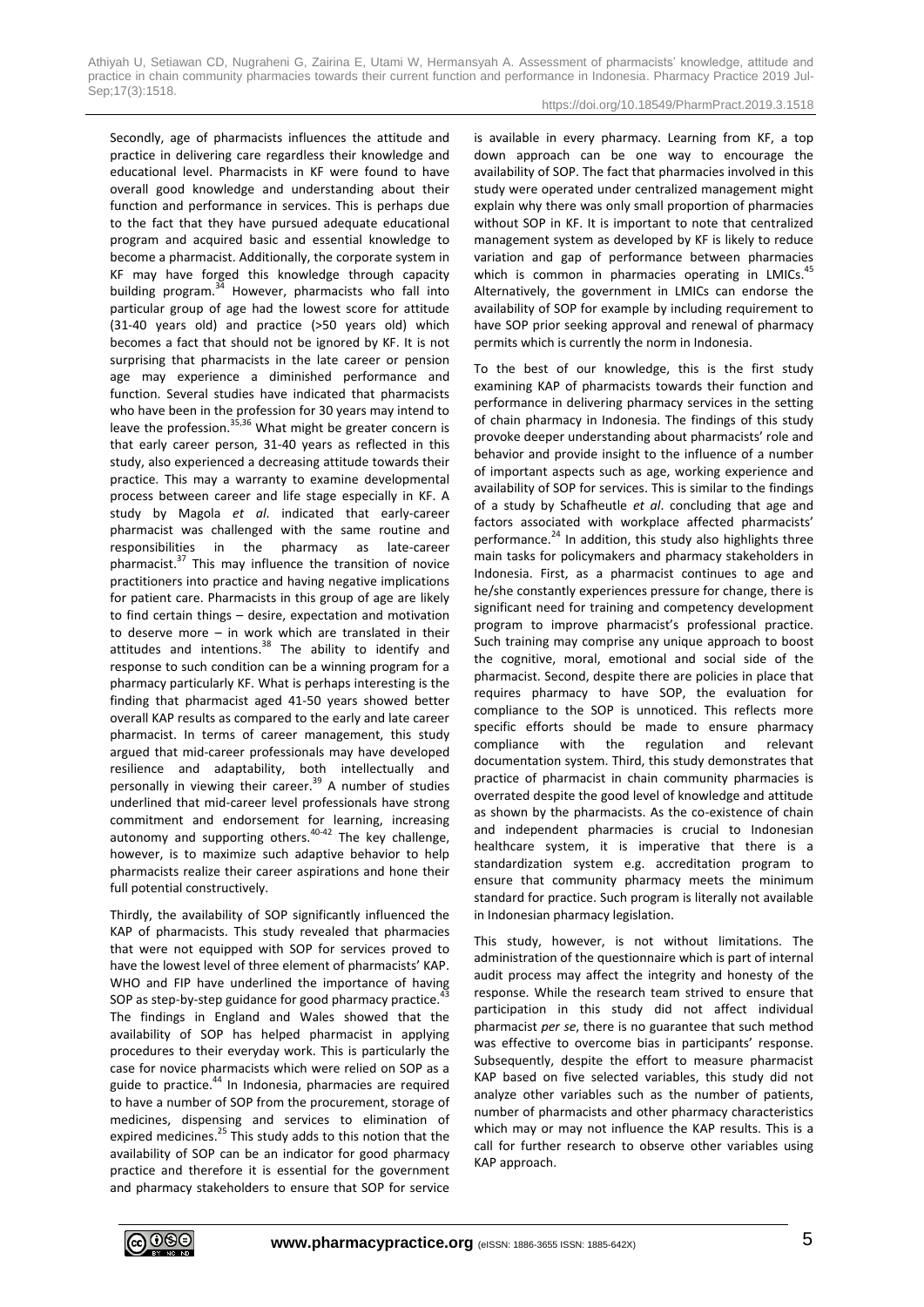Athiyah U, Setiawan CD, Nugraheni G, Zairina E, Utami W, Hermansyah A. Assessment of pharmacists' knowledge, attitude and practice in chain community pharmacies towards their current function and performance in Indonesia. Pharmacy Practice 2019 Jul-Sep;17(3):1518.

#### **CONCLUSIONS**

This study examines pharmacist's function and performance working in chain pharmacy in Indonesia which can be an insight for policymakers and managers/owners in the context of LMICs. Using KAP approach, this study highlights that working experience, age and availability of SOP for services are significant aspects affecting pharmacists' function and performance. Evidence of poor practice were apparent indicating an imperative for improving pharmacist competence, ensuring compliance to SOP and standardization system in pharmacy.

#### **ACKNOWLEDGEMENTS**

The authors gratefully acknowledge and thank KF for collaborating and providing access to this research. We also thank participants of this study who have provided time and efforts for this study.

#### **CONFLICT OF INTEREST**

None Declared.

#### **FUNDING**

This research received no specific grant from any funding agency in the public, commercial, or not-for-profit sectors.

## **References**

- 1. McMillan SS, Wheeler AJ, Sav A, King MA, Whitty JA, Kendall E, Kelly F. Community pharmacy in Australia: a health hub destination of the future. Res Social Adm Pharm. 2013;9(6):863-875[. https://doi.org/10.1016/j.sapharm.2012.11.003](https://doi.org/10.1016/j.sapharm.2012.11.003)
- 2. Scahill S, Harrison J, Carswell P, Shaw J. Health care policy and community pharmacy: implications for the New Zealand primary health care sector. N Z Med J. 2010;123(1317):41-51.
- 3. Patwardhan PD, Amin ME, Chewning BA. Intervention research to enhance community pharmacists' cognitive services: a systematic review. Res Social Adm Pharm. 2014;10(3):475-493[. https://doi.org/10.1016/j.sapharm.2013.07.005](https://doi.org/10.1016/j.sapharm.2013.07.005)
- 4. Benrimoj S, Feletto E, Gastelurrutia MÁ, Martínez-Martínez F, Faus Dáder MJ. A holistic and integrated approach to implementing cognitive pharmaceutical services. Ara Pharmaceutica. 2010;51(2):69-87.
- 5. Hunt BD, Hiles SL, Chauhan A, Ighofose C, Bharakhada N, Jain A, Davies MJ, Khunti K. Evaluation of the Healthy LifeCheck programme: a vascular risk assessment service for community pharmacies in Leicester city, UK. J Public Health (Oxf). 2013;35(3):440-446[. https://doi.org/10.1093/pubmed/fdt017](https://doi.org/10.1093/pubmed/fdt017)
- 6. Laliberté MC, Damestoy N, Perreault S, Lalonde L. The role of community pharmacists in health promotion and prevention. Can Pharm J. 2012;145(4):S6.
- 7. Hermansyah A, Sainsbury E, Krass I. Investigating the impact of the universal healthcare coverage programme on community pharmacy practice. Health Soc Care Community. 2018;26(2):e249-e260[. https://doi.org/10.1111/hsc.12506](https://doi.org/10.1111/hsc.12506)
- 8. Ministry of Health Indonesia. Permenkes No. 9 tahun 2017 tentang Apotek (Community Pharmacy Decree). Jakarta: Ministry of Health Indonesia; 2017.
- 9. Hermansyah A, Pitaloka D, Sainsbury E, Krass I. Prioritising recommendations to advance community pharmacy practice. Res Social Adm Pharm. 2018;14(12):1147-1156[. https://doi.org/10.1016/j.sapharm.2018.02.003](https://doi.org/10.1016/j.sapharm.2018.02.003)
- 10. Miller R, Goodman C. Performance of retail pharmacies in low- and middle-income Asian settings: a systematic review. Health Policy Plan. 2016;31(7):940-953.<https://doi.org/10.1093/heapol/czw007>
- 11. Ministry of Health Indonesia. Recapitulation of Community Pharmacy in Indonesia (2018) Jakarta: Ministry of Health Indonesia. Available at:<http://apif.binfar.depkes.go.id/grafik-apotek.php> (accessed Jul 29, 2019).
- 12. Ken Research Private Ltd. Indonesia Pharmacy Retail Market Outlook to 2022 by Pharmacies & Drugstores and By Region (Central Java, East Java, West Java, North Sumatra, Jakarta and Others). Indonesia: Ken Research Private Limited, 2018 ID: 4586463.
- 13. Puspitasari H, Faturrohmah A, Hermansyah A. Do Indonesian community pharmacy workers respond to antibiotics requests appropriately? Trop Med Int Health. 2011;16(7):840-846.<https://doi.org/10.1111/j.1365-3156.2011.02782.x>
- 14. Hermansyah A, Sainsbury E, Krass I. Community pharmacy and emerging public health initiatives in developing Southeast Asian countries: a systematic review. Health Soc Care Community. 2016;24(5):e11-e22. <https://doi.org/10.1111/hsc.12289>
- 15. Andayani TM, Satibi S. Pharmacy practice in Indonesia. In: Fathelrahman A, Ibrahim MI, Wertheimer AI, ed. Pharmacy practice in Developing Countries: achievements and challenges. London: Academic Press; 2016.
- 16. Xi X, Huang Y, Lu Q, Ung COL, Hu H. Community pharmacists' opinions and practice of pharmaceutical care at chain pharmacy and independent pharmacy in China. Int J Clin Pharm. 2019;41(2):478-487[. https://doi.org/10.1007/s11096-](https://doi.org/10.1007/s11096-019-00802-w) [019-00802-w](https://doi.org/10.1007/s11096-019-00802-w)
- 17. Bush J, Langley CA, Wilson KA. The corporatization of community pharmacy: Implications for service provision, the public health function, and pharmacy's claims to professional status in the United Kingdom. Res Social Adm Pharm. 2009;5(4):305-318[. https://doi.org/10.1016/j.sapharm.2009.01.003](https://doi.org/10.1016/j.sapharm.2009.01.003)
- 18. Kruijtbosch M, Göttgens-Jansen W, Floor-Schreudering A, van Leeuwen E, Bouvy ML. Moral dilemmas of community pharmacists: a narrative study. Int J Clin Pharm. 2018;40(1):74-83[. https://doi.org/10.1007/s11096-017-0561-0](https://doi.org/10.1007/s11096-017-0561-0)
- 19. Bodreau C. The Corporatization of Retail Pharmacy: Changes in Efficacy, Reliability, and Expedience. 2015.
- 20. Hermansyah A, Sukorini AI, Setiawan CD, Priyandani Y. The conflicts between professional and non professional work of community pharmacists in Indonesia. Pharm Pract (Granada). 2012;10(1):33-39[. https://doi.org/10.4321/s1886-](https://doi.org/10.4321/s1886-36552012000100006) [36552012000100006](https://doi.org/10.4321/s1886-36552012000100006)